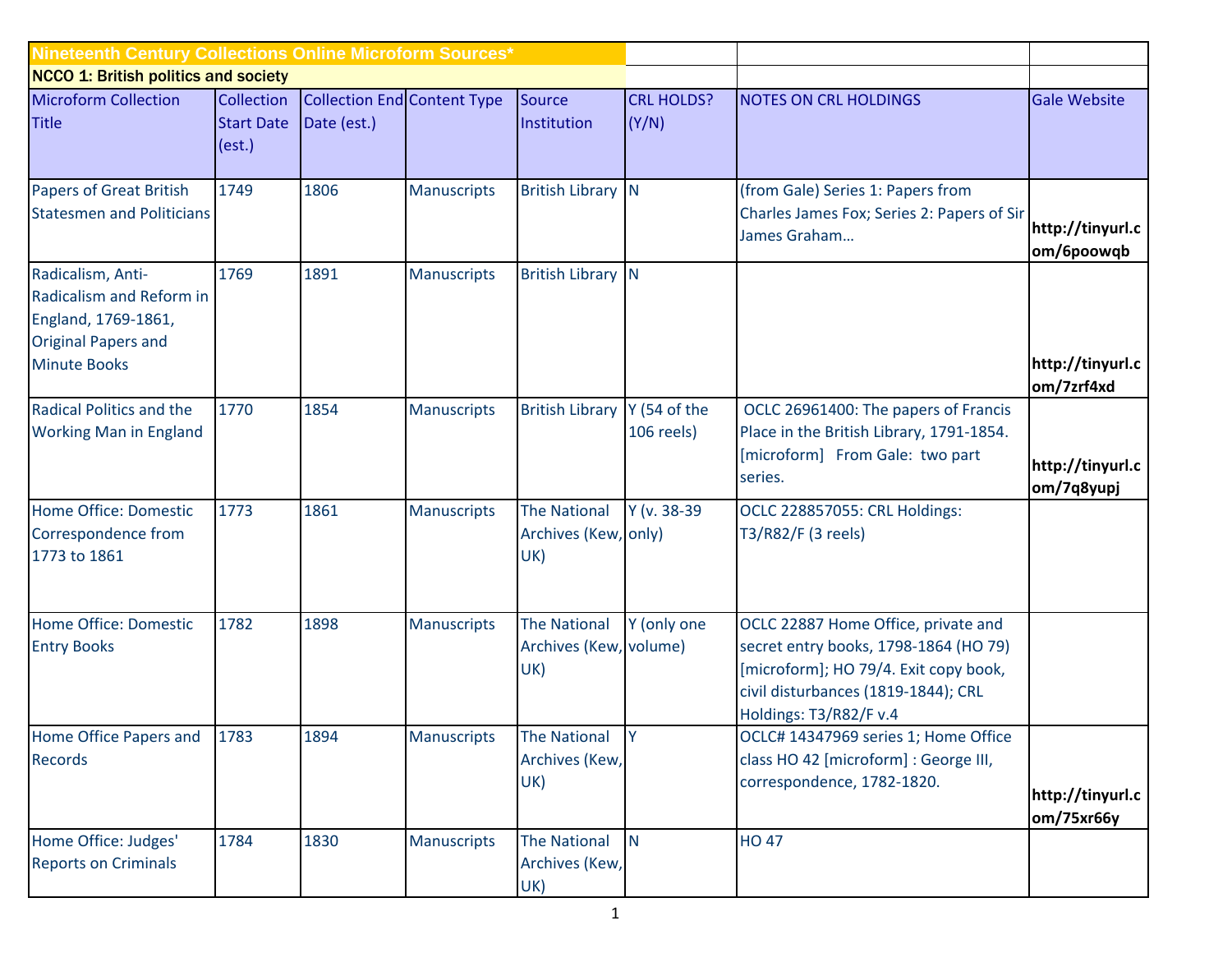| Nineteenth Century Collections Online Microform Sources* |                   |                                    |                            |                          |                   |                                             |                                |  |  |  |
|----------------------------------------------------------|-------------------|------------------------------------|----------------------------|--------------------------|-------------------|---------------------------------------------|--------------------------------|--|--|--|
| <b>NCCO 1: British politics and society</b>              |                   |                                    |                            |                          |                   |                                             |                                |  |  |  |
| <b>Microform Collection</b>                              | Collection        | <b>Collection End Content Type</b> |                            | Source                   | <b>CRL HOLDS?</b> | <b>NOTES ON CRL HOLDINGS</b>                | <b>Gale Website</b>            |  |  |  |
| <b>Title</b>                                             | <b>Start Date</b> | Date (est.)                        |                            | Institution              | (Y/N)             |                                             |                                |  |  |  |
|                                                          | (est.)            |                                    |                            |                          |                   |                                             |                                |  |  |  |
| Home Office: Post Office                                 | 1789              | <b>TBD</b>                         | <b>Manuscripts</b>         | <b>The National</b>      | $\mathsf{N}$      | <b>HO33</b>                                 |                                |  |  |  |
| Correspondence                                           |                   |                                    |                            | Archives (UK)            |                   |                                             |                                |  |  |  |
|                                                          |                   |                                    |                            |                          |                   |                                             |                                |  |  |  |
| Ordnance Surveyors'                                      | 1789              | 1840                               | <b>Maps</b>                | <b>British Library</b>   | N                 |                                             |                                |  |  |  |
| Drawings, 1789-1840                                      |                   |                                    |                            |                          |                   |                                             | http://tinyurl.c               |  |  |  |
|                                                          |                   |                                    |                            |                          |                   |                                             | om/6me2uoz                     |  |  |  |
| <b>Working Class Movement 1790</b>                       |                   | 1984                               | <b>Books and</b>           | World                    | $\overline{N}$    |                                             |                                |  |  |  |
| <b>Card Catalogue</b>                                    |                   |                                    | Pamphlets                  | <b>Microfilms</b>        |                   |                                             |                                |  |  |  |
| People's History: Working 1792                           |                   | 1920                               |                            | <b>British Library N</b> |                   |                                             |                                |  |  |  |
| <b>Class Autobiographies</b>                             |                   |                                    | Manuscripts;<br>Monographs |                          |                   |                                             |                                |  |  |  |
|                                                          |                   |                                    |                            |                          |                   |                                             | http://tinyurl.c<br>om/8762awj |  |  |  |
| <b>British Trade Union</b>                               | 1800              | <b>TBD</b>                         | Printed                    | World                    | Y (Partial?)      | OCLC 18570825. U. Akron lists a part 2      |                                |  |  |  |
| <b>History Collection</b>                                |                   |                                    |                            | <b>Microfilms</b>        |                   | on microfilm: OCLC 1003735. Vendor          |                                |  |  |  |
|                                                          |                   |                                    |                            |                          |                   | cat:                                        |                                |  |  |  |
|                                                          |                   |                                    |                            |                          |                   | http://www.microworld.uk.com/microfil       |                                |  |  |  |
|                                                          |                   |                                    |                            |                          |                   | ms.asp#ECONOMIC%20HISTORY%20&%              |                                |  |  |  |
|                                                          |                   |                                    |                            |                          |                   | 20BUSINESS%20ARCHIVES                       |                                |  |  |  |
| <b>Rare Radical and Labour</b>                           | 1800              | 1933                               | Periodicals                | <b>British Library Y</b> |                   | OCLC 38669813 (Parts 1-3): See OCLC         |                                |  |  |  |
| <b>Periodicals of Great</b>                              |                   |                                    |                            |                          |                   | 20362179 (Pt.1); OCLC 20362188 (Pt.2);      |                                |  |  |  |
| <b>Britain</b>                                           |                   |                                    |                            |                          |                   | OCLC18732346 (Pt.3). CRL Holdings: MF-      |                                |  |  |  |
|                                                          |                   |                                    |                            |                          |                   | 9693 Pt. 1 reels 1-17; MF-9693 Pt. 2        |                                |  |  |  |
|                                                          |                   |                                    |                            |                          |                   | reels 1-4; 16-19; SEE: English literary     |                                |  |  |  |
|                                                          |                   |                                    |                            |                          |                   | periodicals reels 530-534 for titles on Pt. |                                |  |  |  |
|                                                          |                   |                                    |                            |                          |                   | 2 reels 5-15; MF-9693 Pt. 3 reels 1-18      | http://tinyurl.co              |  |  |  |
|                                                          |                   |                                    |                            |                          |                   |                                             | m/84v7vhz                      |  |  |  |
| <b>Diaries of Sir Frederic</b>                           | 1801              | 1873                               | <b>Manuscripts</b>         | <b>Bodleian</b>          | $\mathsf{N}$      |                                             |                                |  |  |  |
| Madden                                                   |                   |                                    |                            | Library,                 |                   |                                             |                                |  |  |  |
|                                                          |                   |                                    |                            | Oxford                   |                   |                                             |                                |  |  |  |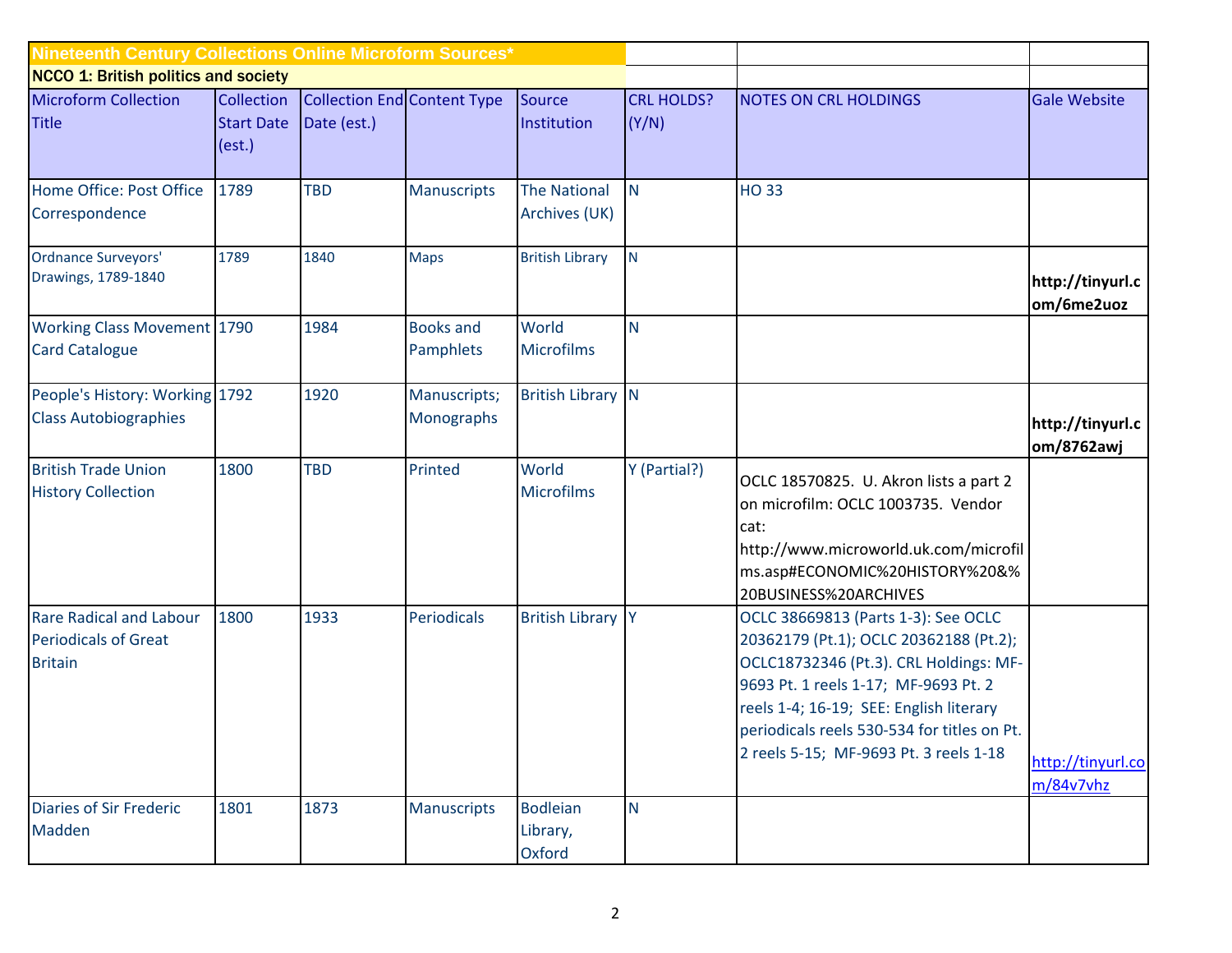| Nineteenth Century Collections Online Microform Sources*                                           |                                           |             |                                    |                                              |                            |                                                                                                                                                                                                                                                                                                                                 |                                |  |  |  |
|----------------------------------------------------------------------------------------------------|-------------------------------------------|-------------|------------------------------------|----------------------------------------------|----------------------------|---------------------------------------------------------------------------------------------------------------------------------------------------------------------------------------------------------------------------------------------------------------------------------------------------------------------------------|--------------------------------|--|--|--|
| <b>NCCO 1: British politics and society</b>                                                        |                                           |             |                                    |                                              |                            |                                                                                                                                                                                                                                                                                                                                 |                                |  |  |  |
| <b>Microform Collection</b><br><b>Title</b>                                                        | Collection<br><b>Start Date</b><br>(est.) | Date (est.) | <b>Collection End Content Type</b> | Source<br>Institution                        | <b>CRL HOLDS?</b><br>(Y/N) | <b>NOTES ON CRL HOLDINGS</b>                                                                                                                                                                                                                                                                                                    | <b>Gale Website</b>            |  |  |  |
| Radicals and Reformers in 1809<br><b>Britain: The Papers of</b><br>John Cam Hobhouse,<br>1809-1869 |                                           | 1865        | <b>Manuscripts</b>                 | <b>British Library N</b>                     |                            |                                                                                                                                                                                                                                                                                                                                 | http://tinyurl.c<br>om/7lsgowk |  |  |  |
| Home Office:<br><b>Disturbances Entry Books</b>                                                    | 1815                                      | 1916        | <b>Manuscripts</b>                 | <b>The National</b><br>Archives (Kew,<br>UK) | Y (Partial)                | OCLC 3549995 Disturbances, entry<br>books, 1815-1916 (H.O. 41) [microform].<br>CRL Holdings: T3/R82/F (12 reels) v.1-30<br>(1815-1840) (H.O. 41/1-34;) CRL lacking<br>four volumes.                                                                                                                                             |                                |  |  |  |
| Discontent and Authority, 1820<br>1820-1840                                                        |                                           | 1840        | <b>Manuscripts</b>                 | <b>The National</b><br>Archives (Kew,<br>UK) | Y                          | OCLC 9600262 Rewards, pardons and<br>secret service, 1820-1840 (HO 64); Title<br>on container: Discontent and authority<br>in England, 1820-1840                                                                                                                                                                                | http://tinyurl.c<br>om/7bonwtm |  |  |  |
| Public Order, Discontent, 1820<br>and Protest in Nineteenth<br>Century England,<br>1820-1850       |                                           | 1850        | <b>Manuscripts</b>                 | <b>The National</b><br>Archives (Kew,<br>UK) | Y(Partial)                 | OCLC 182545179 Home Office, counties<br>correspondence, 1820-1850 HO 52/5-10,<br>12-25; CRL has:<br>T3/R82/F v.5-10, 12-25. CRL holdings<br>are direct from PRO. Not sure of overlap.<br>(Gale set: PRO Class HO 52, Pt One:<br>Boxes 1-11, 1820-1830; Pt Two: Boxes<br>12-32, 1831-1836; Pt Three: Boxes 33-<br>47, 1837-1850. | http://tinyurl.co<br>m/7mw7b23 |  |  |  |
| Hue and Cry and Police<br>Gazette                                                                  | 1828                                      | 1845        | Periodical                         | <b>The National</b><br>Archives (Kew,<br>UK) | N <sub>1</sub>             | <b>HO 75</b>                                                                                                                                                                                                                                                                                                                    |                                |  |  |  |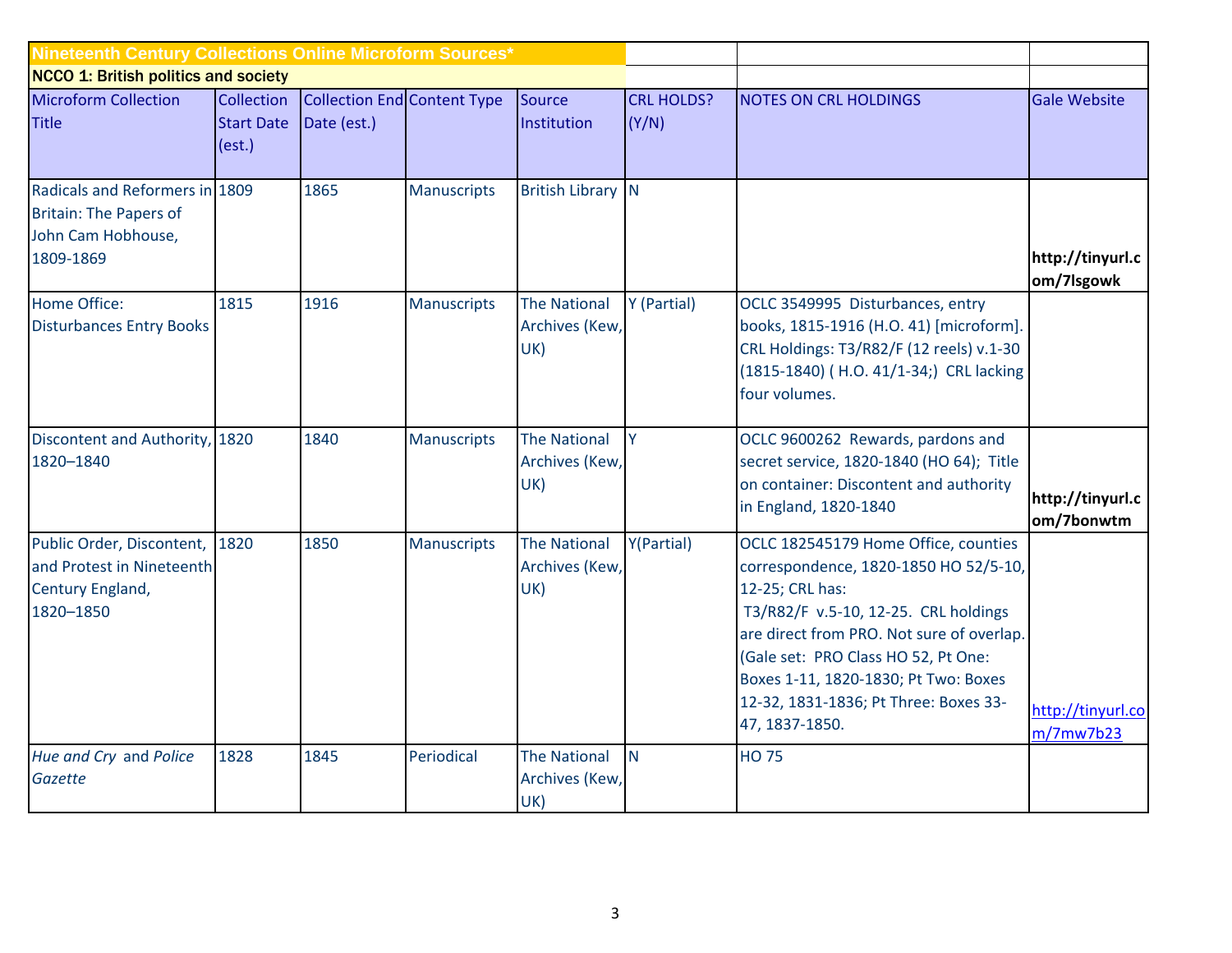| Nineteenth Century Collections Online Microform Sources*                                                                    |                                           |                                                   |                    |                                              |                            |                                                                                                                                                                                                                                                                                                                                                                                                                                               |                                |  |  |  |
|-----------------------------------------------------------------------------------------------------------------------------|-------------------------------------------|---------------------------------------------------|--------------------|----------------------------------------------|----------------------------|-----------------------------------------------------------------------------------------------------------------------------------------------------------------------------------------------------------------------------------------------------------------------------------------------------------------------------------------------------------------------------------------------------------------------------------------------|--------------------------------|--|--|--|
| <b>NCCO 1: British politics and society</b>                                                                                 |                                           |                                                   |                    |                                              |                            |                                                                                                                                                                                                                                                                                                                                                                                                                                               |                                |  |  |  |
| <b>Microform Collection</b><br><b>Title</b>                                                                                 | Collection<br><b>Start Date</b><br>(est.) | <b>Collection End Content Type</b><br>Date (est.) |                    | Source<br>Institution                        | <b>CRL HOLDS?</b><br>(Y/N) | <b>NOTES ON CRL HOLDINGS</b>                                                                                                                                                                                                                                                                                                                                                                                                                  | <b>Gale Website</b>            |  |  |  |
| The Oxford Movement:<br><b>Tractarian Pamphlets at</b><br>Pusey House--The Halifax<br>and Church Sub-<br><b>Collections</b> | 1830                                      | 1890                                              | Pamphlets          | Pusey House,<br>Oxford                       | $\mathsf{N}$               | OCLC 8761740 not same item.                                                                                                                                                                                                                                                                                                                                                                                                                   |                                |  |  |  |
| Series Two: The Papers of 1834<br><b>Sir Robert Peel (Prime</b><br>Minister, 1834-1835,<br>1841-1845 and 1845-<br>1846)     |                                           | 1846                                              | <b>Manuscripts</b> | <b>British Library Y</b>                     |                            | OCLC 7994760                                                                                                                                                                                                                                                                                                                                                                                                                                  |                                |  |  |  |
| Home Office: Registered<br>Papers                                                                                           | 1839                                      | 1916                                              | Manuscripts        | <b>The National</b><br>Archives (Kew,<br>UK) | N <sub>1</sub>             |                                                                                                                                                                                                                                                                                                                                                                                                                                               |                                |  |  |  |
| Civil Disturbance,<br>Chartism and Riots in<br>Nineteenth-Century<br>England                                                | 1841                                      | 1876                                              | Manuscripts        | <b>The National</b><br>Archives (Kew,<br>UK) | Y                          | OCLC 10222785 HO 45. CRL has: MF-<br>10985 pt. 1; pt. 2                                                                                                                                                                                                                                                                                                                                                                                       | http://tinyurl.c<br>om/6ofa55j |  |  |  |
| <b>British Cabinet Papers,</b><br>1880-1916                                                                                 | 1880                                      | 1916                                              | <b>Manuscripts</b> | <b>The National</b><br>Archives (Kew,<br>UK) | <b>V</b>                   | OCLC 52149470 Memoranda circulated<br>to the Cabinet to the end of 1916<br>compiled from various official and<br>private sources. Includes material on the<br>Reconstruction Committee. From PRO<br>online catalogue: Photographic Copies of<br>Cabinet Papers, 1880-1916. CAB 37<br>[microform]: Cabinet Minutes and<br>Papers (Gale indicates two part set: Pt 1:<br>CAB 37, Vols 1-81, 1880-1905; Pt 2: CAB<br>37, Vols 82-162, 1906-1916) | http://tinyurl.c<br>om/7shokpr |  |  |  |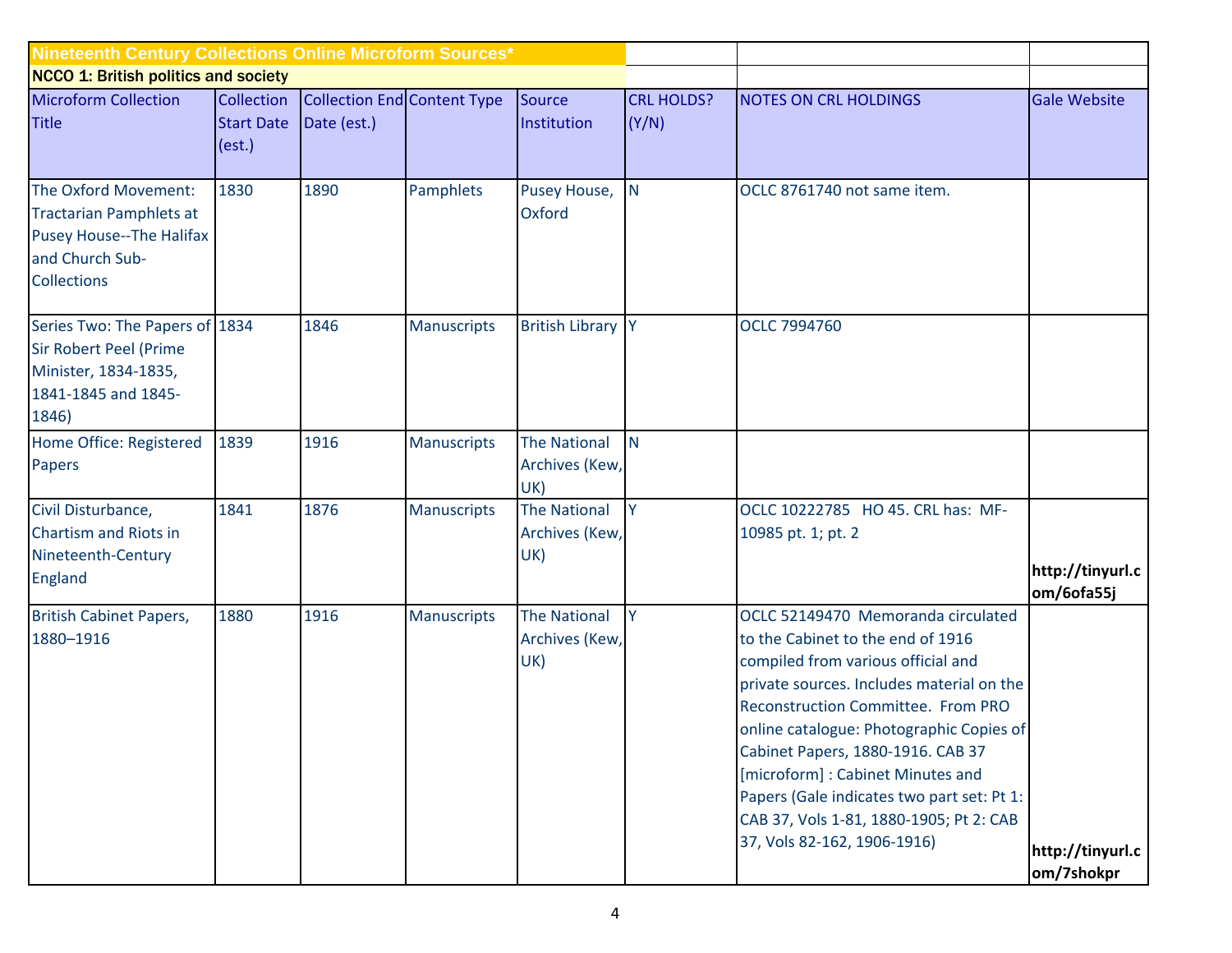| <b>Nineteenth Century Collections Online Microform Sources*</b>      |                                           |                                                   |                            |                            |                            |                                                                                                                                                                                                                                                                                                                                                                                                                                                                                                                                                                                                                                                                                                                                                                                                                                                                                                                                                                                                                                      |                     |
|----------------------------------------------------------------------|-------------------------------------------|---------------------------------------------------|----------------------------|----------------------------|----------------------------|--------------------------------------------------------------------------------------------------------------------------------------------------------------------------------------------------------------------------------------------------------------------------------------------------------------------------------------------------------------------------------------------------------------------------------------------------------------------------------------------------------------------------------------------------------------------------------------------------------------------------------------------------------------------------------------------------------------------------------------------------------------------------------------------------------------------------------------------------------------------------------------------------------------------------------------------------------------------------------------------------------------------------------------|---------------------|
| <b>NCCO 1: British politics and society</b>                          |                                           |                                                   |                            |                            |                            |                                                                                                                                                                                                                                                                                                                                                                                                                                                                                                                                                                                                                                                                                                                                                                                                                                                                                                                                                                                                                                      |                     |
| <b>Microform Collection</b><br><b>Title</b>                          | Collection<br><b>Start Date</b><br>(est.) | <b>Collection End Content Type</b><br>Date (est.) |                            | Source<br>Institution      | <b>CRL HOLDS?</b><br>(Y/N) | <b>NOTES ON CRL HOLDINGS</b>                                                                                                                                                                                                                                                                                                                                                                                                                                                                                                                                                                                                                                                                                                                                                                                                                                                                                                                                                                                                         | <b>Gale Website</b> |
| <b>British Labour History</b><br>Ephemera                            | 1880                                      | 1900                                              | Printed and<br>Manuscript? | World<br><b>Microfilms</b> | N                          |                                                                                                                                                                                                                                                                                                                                                                                                                                                                                                                                                                                                                                                                                                                                                                                                                                                                                                                                                                                                                                      |                     |
| <b>Colonial Defence</b><br><b>Commission under Lord</b><br>Carnarvon | 1881                                      | 1882                                              | <b>Manuscripts</b>         | World<br><b>Microfilms</b> | Y (Partial)                | OCLC 52123196 CAB 7: minutes,<br>reports & correspondence, 1877-1939;<br>filmed w/: CAB 2, volumes 3-4<br>Series consists of the records of 4<br>different bodies: minutes, reports &<br>correspondence of the first Colonial<br>Defence Committee; minutes & papers<br>of the the Royal Commission appointed<br>to enquire into the Defence of British<br>Possessions & Commerce Abroad<br>(Carnarvon Commission); minutes &<br>papers of the second Colonial Defence<br>Committee; & minutes & papers of the<br>CID's Colonial Defence Committee, later<br>renamed the Oversea Defence<br>Committee, Additionally, there are War<br>Office memoranda on colonial defences<br>& various related reports. OCLC<br>52123203: Records of the Committee of<br>Imperial Defence. CAB 38 : photographic<br>copies of minutes and memoranda, 1888-<br>1914 (A to D series: Home Defence,<br>Miscellaneous, Colonial Defence and the<br>Defence of India) The original<br>documents can be found in CAB 2, CAB<br>3, CAB 4, CAB 5 and CAB 6 |                     |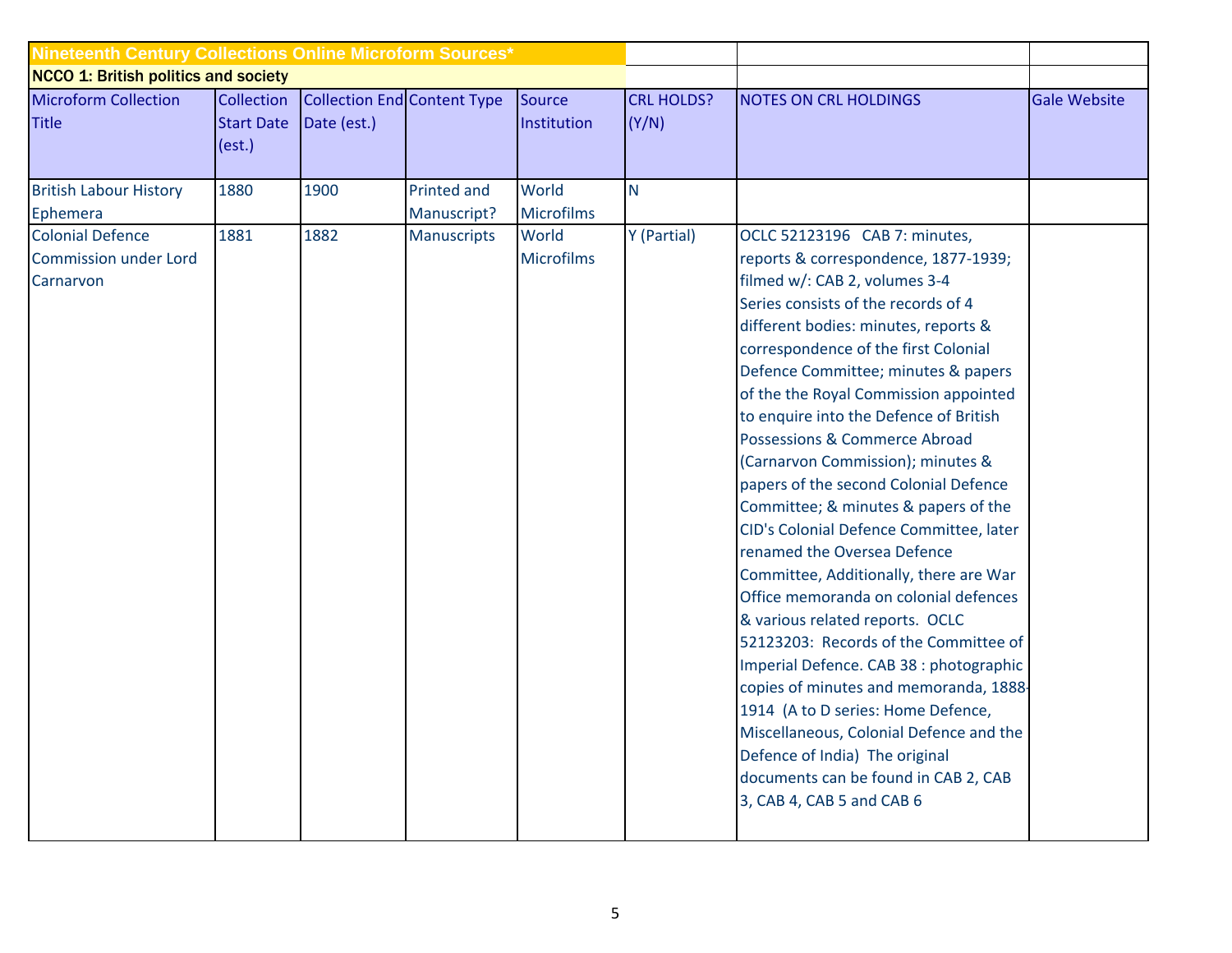| Nineteenth Century Collections Online Microform Sources*                                                  |                             |                                        |                                                |                                                    |                   |                                                                                                                                                                                                                                                                                                                                                                                                    |                                |  |  |  |
|-----------------------------------------------------------------------------------------------------------|-----------------------------|----------------------------------------|------------------------------------------------|----------------------------------------------------|-------------------|----------------------------------------------------------------------------------------------------------------------------------------------------------------------------------------------------------------------------------------------------------------------------------------------------------------------------------------------------------------------------------------------------|--------------------------------|--|--|--|
| <b>NCCO 1: British politics and society</b><br><b>Microform Collection</b>                                |                             | Collection Collection End Content Type |                                                | Source                                             | <b>CRL HOLDS?</b> | <b>NOTES ON CRL HOLDINGS</b>                                                                                                                                                                                                                                                                                                                                                                       | <b>Gale Website</b>            |  |  |  |
| <b>Title</b>                                                                                              | <b>Start Date</b><br>(est.) | Date (est.)                            |                                                | Institution                                        | (Y/N)             |                                                                                                                                                                                                                                                                                                                                                                                                    |                                |  |  |  |
| The Whitechapel<br><b>Murders Papers: Letters</b><br>Relating to the 'Jack the<br><b>Ripper' Killings</b> | 1888                        | 1889                                   | <b>Manuscripts</b><br>and printed<br>materials | Corporation of N<br>London<br><b>Record Office</b> |                   |                                                                                                                                                                                                                                                                                                                                                                                                    |                                |  |  |  |
| Rare Freethought Militant TBD<br>19thc Books                                                              |                             | <b>TBD</b>                             | Monographs                                     | World<br><b>Microfilms</b>                         | N                 |                                                                                                                                                                                                                                                                                                                                                                                                    |                                |  |  |  |
| Anti-Socialist<br>Organizations in Britain:<br>Anti-Socialist Journals,                                   |                             |                                        |                                                |                                                    | $\mathsf{N}$      |                                                                                                                                                                                                                                                                                                                                                                                                    |                                |  |  |  |
| 1874-1914                                                                                                 |                             |                                        |                                                |                                                    |                   |                                                                                                                                                                                                                                                                                                                                                                                                    | http://tinyurl.c<br>om/6vwcf3h |  |  |  |
| Socialist and Labour<br>Thought in Britain Since<br>1884                                                  |                             |                                        |                                                |                                                    | <b>N</b>          |                                                                                                                                                                                                                                                                                                                                                                                                    | http://tinyurl.c<br>om/7s8ebfy |  |  |  |
| Selected Papers of the<br><b>Prime Ministers of Great</b><br><b>Britain</b>                               |                             |                                        |                                                |                                                    | Y                 | OCLC 23582716 From Gale: This is an<br>eight part series with a total of 262 reels                                                                                                                                                                                                                                                                                                                 | http://tinyurl.c<br>om/84dcmst |  |  |  |
| Social and Economic<br><b>Structure of Britain</b><br><b>National and Local</b><br>Directories, 1781-1914 |                             |                                        |                                                |                                                    | Y?                | CRL owns a set which may be a part of<br>the content offered by GaleOCLC<br>24676957 London directories from the<br>Guildhall Library, 1677-1900<br>[microform]. (Gale states that their set<br>offers the first national directories<br>published between 1781 and 1819 by<br>various publishers,  including the<br>Bailey, Tunnicliff, Universal British and<br>Holden & Underhill Directories.) | http://tinyurl.c<br>om/7a7jo4d |  |  |  |
|                                                                                                           |                             |                                        |                                                |                                                    |                   |                                                                                                                                                                                                                                                                                                                                                                                                    |                                |  |  |  |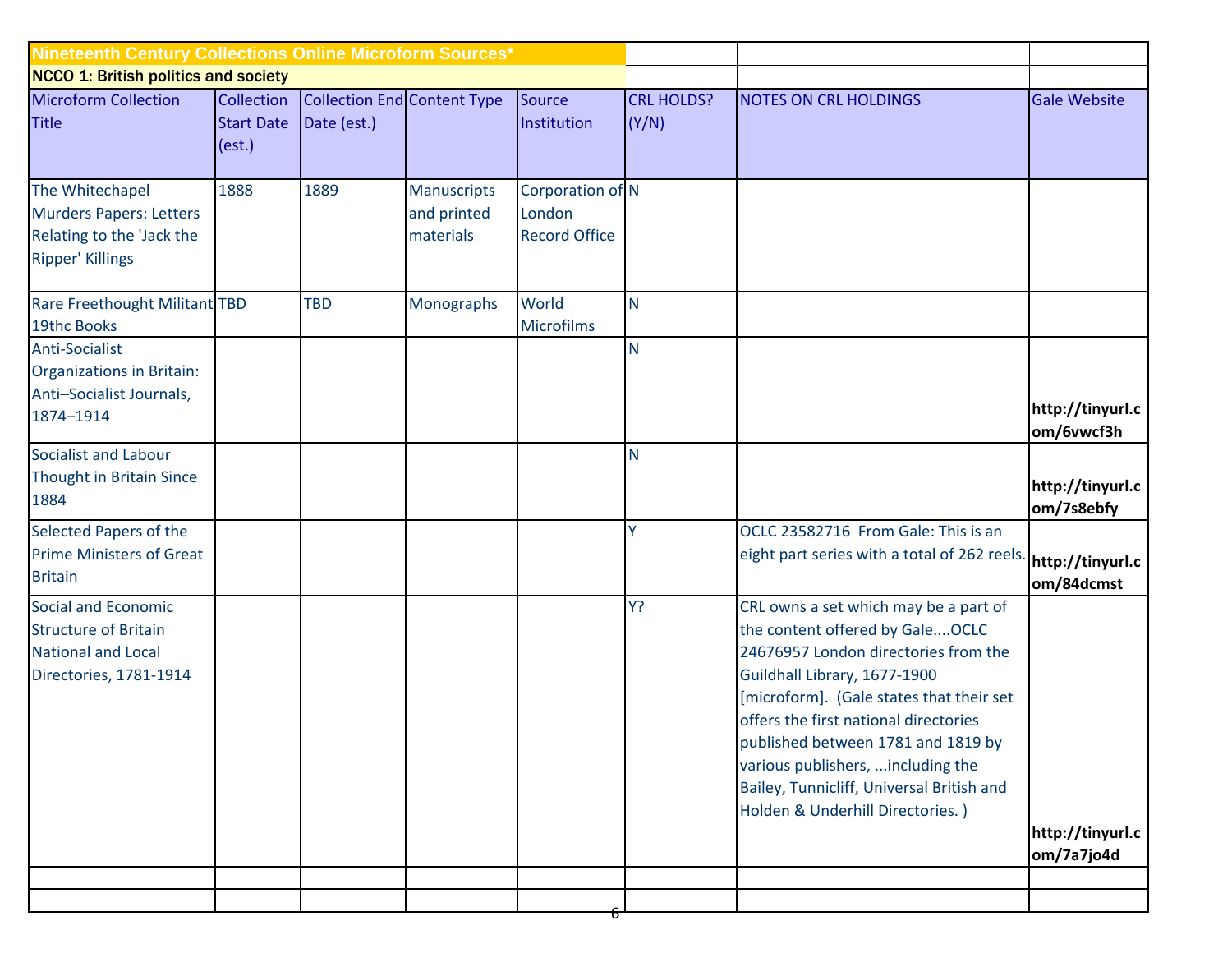| Nineteenth Century Collections Online Microform Sources*                                        |                                           |                                                   |                    |                          |                            |                                                                                                                                                                                                                                                                                                                                                                                                                                                                                                                                                                                                                                                                                                                                                    |                                |
|-------------------------------------------------------------------------------------------------|-------------------------------------------|---------------------------------------------------|--------------------|--------------------------|----------------------------|----------------------------------------------------------------------------------------------------------------------------------------------------------------------------------------------------------------------------------------------------------------------------------------------------------------------------------------------------------------------------------------------------------------------------------------------------------------------------------------------------------------------------------------------------------------------------------------------------------------------------------------------------------------------------------------------------------------------------------------------------|--------------------------------|
| <b>NCCO 1: British politics and society</b>                                                     |                                           |                                                   |                    |                          |                            |                                                                                                                                                                                                                                                                                                                                                                                                                                                                                                                                                                                                                                                                                                                                                    |                                |
| <b>Microform Collection</b><br><b>Title</b>                                                     | Collection<br><b>Start Date</b><br>(est.) | <b>Collection End Content Type</b><br>Date (est.) |                    | Source<br>Institution    | <b>CRL HOLDS?</b><br>(Y/N) | <b>NOTES ON CRL HOLDINGS</b>                                                                                                                                                                                                                                                                                                                                                                                                                                                                                                                                                                                                                                                                                                                       | <b>Gale Website</b>            |
| NCCO 3: British Theatre, Music, and Literature: High and Popular Culture                        |                                           |                                                   |                    |                          |                            |                                                                                                                                                                                                                                                                                                                                                                                                                                                                                                                                                                                                                                                                                                                                                    |                                |
| <b>English Stage After the</b><br>Restoration, 1733-1822                                        | 1733                                      | 1822                                              | <b>Manuscripts</b> | <b>British Library</b>   | Y? (Partial?)              | CRL owns individual titles that may be<br>part of the set. OCLC 9190838 The<br>music, as performed at the Theatre<br>Royal, Covent Garden, to The law of Java<br>[microform] / composed by Henry R.<br>Bishop. OCLC 1977457 Covent Garden<br>prompt books [microform]. OCLC<br>24331978 Alcina. An opera: as it is<br>perform'd at the Theatre Royal in Covent-<br>Garden. [microform] (From Gale: Two<br>part set totalling 35 reels. Pt One: 50<br>vols. from the British Library's Additional<br>Manuscripts, devoted to the accounts<br>and ledgers of Covent Garden from the<br>late 1780s to 1849, with supporting<br>material related to the Drury Lane<br>Company (eight volumes) in 1733-35 at<br>the Little Theatre in the Havmarket and | http://tinyurl.co<br>m/6mt2r2s |
| <b>Drury Lane Under</b><br>Sheridan, 1776-1812<br><b>Manuscript Plays and</b><br>Correspondence | 1776                                      | 1812                                              | <b>Manuscripts</b> | <b>British Library N</b> |                            |                                                                                                                                                                                                                                                                                                                                                                                                                                                                                                                                                                                                                                                                                                                                                    |                                |
| Archives of the Royal<br><b>Literary Fund</b>                                                   | 1790                                      | 1814                                              | <b>Manuscripts</b> | Royal Literary N<br>Fund |                            |                                                                                                                                                                                                                                                                                                                                                                                                                                                                                                                                                                                                                                                                                                                                                    |                                |